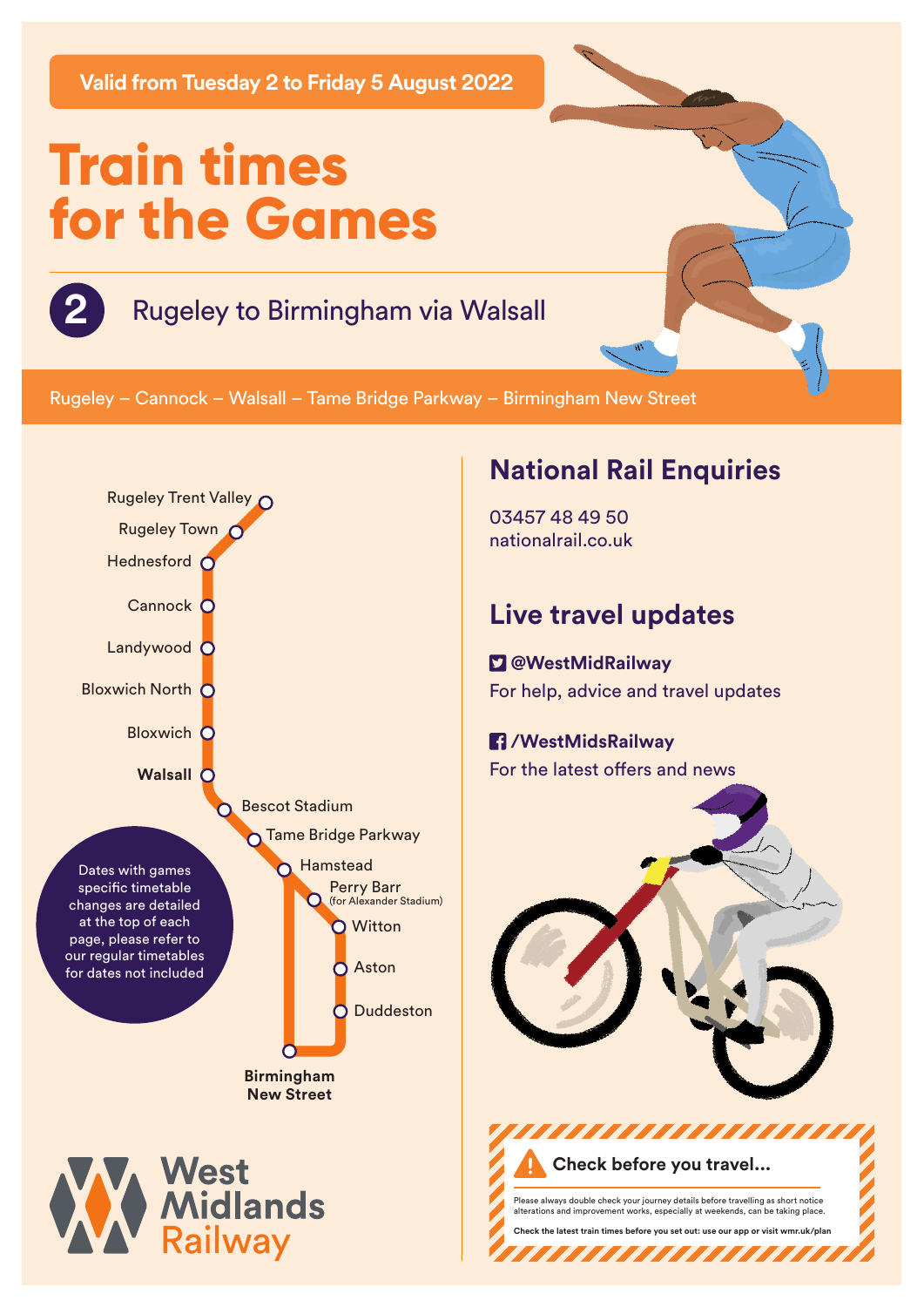**Tuesday 2 to Friday 5 August 2022**

Tuesday 2 to Friday 5 August 2022

| <b>Rugeley Trent Valley d</b>     |                          | 0604      | 0624                     |                          | 0645                             |                          | 0722                             |                          |                          | 0746                     |                          | 0820                             |              |                          | 0844                     |                          | 0920                             |                          |                          | 0944                             |                          | 1018                             |           |                          | 1045                     |                          |
|-----------------------------------|--------------------------|-----------|--------------------------|--------------------------|----------------------------------|--------------------------|----------------------------------|--------------------------|--------------------------|--------------------------|--------------------------|----------------------------------|--------------|--------------------------|--------------------------|--------------------------|----------------------------------|--------------------------|--------------------------|----------------------------------|--------------------------|----------------------------------|-----------|--------------------------|--------------------------|--------------------------|
| Rugeley Town d                    |                          | 0607      | 0627                     |                          | 0648                             |                          | 0725                             |                          |                          | 0749                     |                          | 0823                             |              |                          | 0847                     |                          | 0923                             |                          |                          | 0947                             |                          | 1021                             |           |                          | 1048                     |                          |
| Hednesford d                      |                          | 0614      | 0634                     |                          | 0655                             |                          | 0732                             |                          |                          | 0756                     |                          | 0830                             |              |                          | 0854                     |                          | 0930                             |                          |                          | 0954                             |                          | 1028                             |           |                          | 1055                     |                          |
| Cannock d                         |                          | 0617      | 0637                     |                          | 0658                             |                          | 0735                             |                          |                          | 0759                     |                          | 0833                             |              |                          | 0857                     |                          | 0933                             |                          |                          | 0957                             |                          | 1031                             |           |                          | 1058                     |                          |
| Landywood d                       |                          | 0620      | 0640                     |                          | 0701                             |                          | 0738                             |                          |                          | 0802                     |                          | 0836                             |              |                          | 0900                     |                          | 0936                             |                          |                          | 1000                             |                          | 1034                             |           |                          | 1101                     |                          |
| <b>Bloxwich North d</b>           |                          | 0625      | 0645                     |                          | 0706                             |                          | 0743                             |                          |                          | 0807                     |                          | 0841                             |              |                          | 0905                     |                          | 0941                             |                          |                          | 1005                             |                          | 1039                             |           |                          | 1106                     |                          |
| Bloxwich d                        |                          | 0627      | 0647                     |                          | 0708                             |                          | 0745                             |                          |                          | 0809                     |                          | 0843                             |              |                          | 0907                     |                          | 0943                             |                          |                          | 1007                             |                          | 1041                             |           |                          | 1108                     |                          |
| Walsall a                         |                          | 0632      | 0652                     |                          | 0713                             |                          | 0750                             |                          |                          | 0814                     |                          | 0849                             |              |                          | 0912                     |                          | 0948                             |                          |                          | 1012                             |                          | 1046                             |           |                          | 1113                     |                          |
| Walsall d 0601                    |                          | 0633      | 0653                     | 0700                     | 0714                             | 0730                     | 0751                             | 0800                     |                          | 0815                     | 0830                     | 0850                             | 0900         |                          | 0913                     | 0930                     | 0949                             | 1000                     |                          | 1013                             | 1030                     | 1047                             | 1100      |                          | 1114                     | 1130                     |
| Bescot Stadium d 0605             |                          | 0637      | ▼                        | 0704                     | ▼                                | 0734                     | $\overline{\phantom{a}}$         | 0805                     |                          | ▼                        | 0834                     | 0854                             | 0904         |                          | ▼                        | 0934                     | 0953                             | 1004                     |                          | ▼                                | 1034                     | 1051                             | 1104      |                          | ▼                        | 1134                     |
|                                   |                          |           |                          |                          |                                  |                          |                                  |                          |                          |                          |                          |                                  |              |                          |                          |                          |                                  |                          |                          |                                  |                          |                                  |           |                          |                          |                          |
| Tame Bridge Parkway a 0607        |                          | 0639      | 0658<br>0658             | 0706                     | 0720                             | 0736                     | 0757                             | 0807                     | 0813<br>0813             | 0821<br>0821             | 0836                     | 0856                             | 0906         | 0914<br>0915             | 0918<br>0919             | 0936                     | 0956                             | 1006                     | 1012<br>1013             | 1019                             | 1036                     | 1054                             | 1106      | 1113<br>1113             | 1119<br>1119             | 1136                     |
| Tame Bridge Parkway d 0608        |                          | 0640      | $\overline{\phantom{a}}$ | 0707                     | 0720<br>$\overline{\phantom{a}}$ | 0737                     | 0757<br>$\overline{\phantom{a}}$ | 0808                     |                          | $\overline{\phantom{a}}$ | 0837                     | 0857<br>$\overline{\phantom{a}}$ | 0907         |                          | $\overline{\phantom{a}}$ | 0937                     | 0956<br>$\overline{\phantom{a}}$ | 1007                     |                          | 1019<br>$\overline{\phantom{a}}$ | 1037                     | 1054<br>$\overline{\phantom{a}}$ | 1107      |                          | $\overline{\phantom{a}}$ | 1137                     |
| Hamstead d 0611                   |                          | 0643      |                          | 0710                     |                                  | 0740                     |                                  | 0811                     | 0817                     |                          | 0840                     |                                  | 0910         | 0919                     |                          | 0940                     |                                  | 1010                     | 1017                     |                                  | 1040                     |                                  | 1110      | 1117                     |                          | 1140                     |
| Perry Barr d 0614                 |                          | 0646      | 0704                     | 0713                     | 0726                             | 0744                     | 0803                             | 0815                     |                          | 0827                     | 0844                     | 0903                             | 0914         |                          | 0926                     | 0944                     | 1003                             | 1014                     |                          | 1025                             | 1044                     | 1103<br>$\overline{\mathbf{v}}$  | 1114      |                          | 1126                     | 1144                     |
| Witton d 0616                     |                          | 0648      | $\overline{\mathbf{v}}$  | 0715                     | $\overline{\phantom{a}}$         | 0746                     | $\overline{\phantom{a}}$         | 0817                     |                          | $\overline{\phantom{a}}$ | 0846                     | $\overline{\phantom{a}}$         | 0916         |                          | $\overline{\phantom{a}}$ | 0946                     | $\overline{\phantom{a}}$         | 1016                     |                          | $\overline{\mathbf{v}}$          | 1046                     |                                  | 1116      |                          | $\overline{\phantom{a}}$ | 1146                     |
| Aston d 0620                      |                          | 0650      | 0707                     | 0719                     | 0729                             | 0749                     | 0807                             | 0820                     |                          | 0830                     | 0849                     | 0907                             | 0919         |                          | 0929                     | 0949                     | 1007                             | 1019                     |                          | 1029                             | 1049                     | 1107                             | 1119      |                          | 1129                     | 1149                     |
| Duddeston d 0622                  |                          | 0653      |                          | 0721                     |                                  | 0751                     | $\blacktriangledown$             | 0823                     |                          | $\overline{\mathbf{v}}$  | 0851                     | $\blacktriangledown$             | 0921         |                          | $\overline{\phantom{a}}$ | 0951                     | $\overline{\phantom{a}}$         | 1022                     |                          | $\overline{\phantom{a}}$         | 1051                     | $\overline{\phantom{a}}$         | 1122      |                          |                          | 1152                     |
| Birmingham New Street a 0628      |                          | 0657      | 0715                     | 0726                     | 0740                             | 0756                     | 0814                             | 0829                     | 0829                     | 0837                     |                          | 0856 0913                        | 0928         | 0934 0938                |                          | 0956                     | 1014                             | 1029                     | 1028 1036                |                                  | 1056                     |                                  |           | 1114 1128 1129 1139      |                          | 1156                     |
| Wolverhampton a 0704              |                          |           |                          |                          |                                  |                          |                                  |                          |                          |                          |                          |                                  |              |                          |                          | 1032                     |                                  |                          |                          |                                  | 1133                     |                                  |           |                          |                          | 1233                     |
|                                   |                          |           |                          |                          |                                  |                          |                                  |                          |                          |                          |                          |                                  |              |                          |                          |                          |                                  |                          |                          |                                  |                          |                                  |           |                          |                          |                          |
|                                   |                          |           |                          |                          |                                  |                          |                                  |                          |                          |                          |                          |                                  |              |                          |                          |                          |                                  |                          |                          |                                  |                          |                                  |           |                          |                          |                          |
|                                   |                          |           |                          |                          |                                  |                          |                                  |                          |                          |                          |                          |                                  |              |                          |                          |                          |                                  |                          |                          |                                  |                          |                                  |           |                          |                          |                          |
|                                   |                          |           |                          |                          |                                  |                          |                                  |                          |                          |                          |                          |                                  |              |                          |                          |                          |                                  |                          |                          |                                  |                          |                                  |           |                          |                          |                          |
| Rugeley Trent Valley d 1118       |                          |           |                          | 1145                     |                                  | 1218                     |                                  |                          | 1245                     |                          | 1318                     |                                  |              | 1345                     |                          | 1418                     |                                  |                          | 1445                     |                                  | 1516                     |                                  |           | 1546                     |                          | 1618                     |
| Rugeley Town d 1121               |                          |           |                          | 1148                     |                                  | 1221                     |                                  |                          | 1248                     |                          | 1321                     |                                  |              | 1348                     |                          | 1421                     |                                  |                          | 1448                     |                                  | 1519                     |                                  |           | 1549                     |                          | 1621                     |
| Hednesford d 1128                 |                          |           |                          |                          |                                  | 1228                     |                                  |                          |                          |                          |                          |                                  |              |                          |                          | 1428                     |                                  |                          |                          |                                  |                          |                                  |           |                          |                          | 1628                     |
|                                   |                          |           |                          | 1155                     |                                  |                          |                                  |                          | 1255                     |                          | 1328                     |                                  |              | 1355                     |                          |                          |                                  |                          | 1455                     |                                  | 1526                     |                                  |           | 1556                     |                          |                          |
| Cannock d 1131                    |                          |           |                          | 1158                     |                                  | 1231                     |                                  |                          | 1258                     |                          | 1331                     |                                  |              | 1358                     |                          | 1431                     |                                  |                          | 1458                     |                                  | 1529                     |                                  |           | 1559                     |                          | 1631                     |
| Landywood d 1134                  |                          |           |                          | 1201                     |                                  | 1234                     |                                  |                          | 1301                     |                          | 1334                     |                                  |              | 1401                     |                          | 1434                     |                                  |                          | 1501                     |                                  | 1532                     |                                  |           | 1602                     |                          | 1634                     |
| Bloxwich North d 1139             |                          |           |                          | 1206                     |                                  | 1239                     |                                  |                          | 1306                     |                          | 1339                     |                                  |              | 1406                     |                          | 1439                     |                                  |                          | 1506                     |                                  | 1537                     |                                  |           | 1607                     |                          | 1639                     |
| Bloxwich d 1141                   |                          |           |                          | 1208                     |                                  | 1241                     |                                  |                          | 1308                     |                          | 1341                     |                                  |              | 1408                     |                          | 1441                     |                                  |                          | 1508                     |                                  | 1539                     |                                  |           | 1609                     |                          | 1641                     |
| Walsall a 1147                    |                          |           |                          | 1213                     |                                  | 1246                     |                                  |                          | 1313                     |                          | 1346                     |                                  |              | 1413                     |                          | 1446                     |                                  |                          | 1513                     |                                  | 1545                     |                                  |           | 1614                     |                          | 1646                     |
| Walsall d 1147                    |                          | 1200      |                          | 1214                     | 1230                             | 1247                     | 1300                             |                          | 1314                     | 1330                     | 1347                     | 1400                             |              | 1414                     | 1430                     | 1447 1500                |                                  |                          | 1514                     | 1530                             | 1547                     | 1600                             |           | 1615                     | 1630                     | 1647                     |
| Bescot Stadium d 1152             |                          | 1204      |                          | ▼                        | 1234                             | 1251                     | 1304                             |                          | ▼                        | 1334                     | 1351                     | 1404                             |              | $\overline{\phantom{a}}$ | 1434                     | 1451 1504                |                                  |                          | $\overline{\phantom{a}}$ | 1534                             | 1551                     | 1605                             |           | ▼                        | 1634                     | 1651                     |
| Tame Bridge Parkway a 1154        |                          | 1206      | 1214                     | 1219                     | 1236                             | 1254                     | 1306                             | 1312                     | 1319                     | 1336                     | 1354                     | 1406                             | 1412         | 1419                     | 1437                     | 1454                     | 1506                             | 1512                     | 1519                     | 1537                             | 1554                     | 1608                             | 1616      | 1620                     | 1636                     | 1654                     |
| Tame Bridge Parkway d 1155        |                          | 1207      | 1214                     | 1219                     | 1237                             | 1254                     | 1307                             | 1313                     | 1319                     | 1337                     | 1354                     | 1407                             | 1412         | 1419                     | 1437                     | 1454                     | 1507                             | 1512                     | 1519                     | 1537                             | 1554                     | 1608                             | 1617      | 1620                     | 1637                     | 1654                     |
| Hamstead d v                      |                          | 1210      | 1217                     | $\overline{\phantom{a}}$ | 1240                             | $\overline{\phantom{a}}$ | 1310                             | 1317                     | $\overline{\phantom{a}}$ | 1340                     | $\overline{\phantom{a}}$ | 1410                             | 1416         | $\overline{\phantom{a}}$ | 1441                     | $\overline{\phantom{a}}$ | 1510                             | 1516                     | $\overline{\phantom{a}}$ | 1541                             | $\overline{\phantom{a}}$ | 1612                             | 1621      | $\overline{\phantom{a}}$ | 1640                     | $\overline{\phantom{a}}$ |
| Perry Barr d 1203                 |                          | 1214      |                          | 1226                     | 1244                             | 1303                     | 1314                             |                          | 1326                     | 1344                     | 1403                     | 1414                             |              | 1426                     | 1445                     | 1503                     | 1514                             |                          | 1526                     | 1545                             | 1603                     | 1616                             |           | 1627                     | 1644                     | 1703                     |
| Witton d                          | $\overline{\phantom{0}}$ | 1216      |                          | $\overline{\phantom{a}}$ | 1246                             | $\overline{\phantom{a}}$ | 1316                             |                          | $\overline{\phantom{a}}$ | 1346                     | $\overline{\mathbf{v}}$  | 1416                             |              | $\overline{\mathbf{v}}$  | 1447                     | $\overline{\mathbf{v}}$  | 1516                             |                          | $\overline{\phantom{a}}$ | 1547                             | $\overline{\phantom{a}}$ | 1618                             |           | $\overline{\phantom{a}}$ | 1646                     | $\overline{\phantom{a}}$ |
| Aston d 1207                      |                          | 1219      |                          | 1229                     | 1249                             | 1307                     | 1319                             |                          | 1329                     | 1349                     | 1407                     | 1419                             |              | 1429                     | 1449                     | 1507                     | 1519                             |                          | 1529                     | 1549                             | 1607                     | 1620                             |           | 1630                     | 1649                     | 1707                     |
| Duddeston d                       | $\overline{\phantom{0}}$ | 1222      |                          |                          | 1251                             |                          | 1321                             |                          |                          | 1351                     |                          | 1421                             |              |                          | 1452                     | $\overline{\phantom{a}}$ | 1522                             |                          |                          | 1552                             | $\overline{\phantom{a}}$ | 1623                             |           |                          | 1651                     | $\overline{\phantom{a}}$ |
| Birmingham New Street a 1214 1229 |                          |           |                          | 1229 1238                | 1257                             | 1314                     | 1329                             |                          | 1328 1336                | 1356                     | 1413                     | 1428                             | 1428 1436    |                          | 1456                     | 1514                     | 1528                             | 1528 1537                |                          | 1557                             | 1613                     | 1629                             | 1638 1638 |                          | 1656                     | 1713                     |
| Wolverhampton a                   |                          |           |                          |                          | 1333                             |                          |                                  |                          |                          | 1433                     |                          |                                  |              |                          | 1533                     |                          |                                  |                          |                          | 1633                             |                          |                                  |           |                          | 1733                     |                          |
|                                   |                          |           |                          |                          |                                  |                          |                                  |                          |                          |                          |                          |                                  |              |                          |                          |                          |                                  |                          |                          |                                  |                          |                                  |           |                          |                          |                          |
|                                   |                          |           |                          |                          |                                  |                          |                                  |                          |                          |                          |                          |                                  |              |                          |                          |                          |                                  |                          |                          |                                  |                          |                                  |           |                          |                          |                          |
|                                   |                          |           |                          |                          |                                  |                          |                                  |                          |                          |                          |                          |                                  |              |                          |                          |                          |                                  |                          |                          |                                  |                          |                                  |           |                          |                          |                          |
|                                   |                          |           |                          |                          |                                  |                          |                                  |                          |                          |                          |                          |                                  |              |                          |                          |                          |                                  |                          |                          |                                  |                          |                                  |           |                          |                          |                          |
|                                   |                          |           |                          |                          |                                  |                          |                                  |                          |                          |                          |                          |                                  |              |                          |                          |                          |                                  |                          |                          |                                  |                          |                                  |           |                          |                          |                          |
| <b>Rugeley Trent Valley d</b>     |                          |           | 1646                     |                          | 1718                             |                          |                                  | 1746                     |                          | 1818                     |                          |                                  | 1849         |                          | 1918                     |                          |                                  | 1950                     |                          | 2016                             |                          |                                  | 2046      |                          | 2125                     |                          |
| Rugeley Town d                    |                          |           | 1649                     |                          | 1721                             |                          |                                  | 1749                     |                          | 1821                     |                          |                                  | 1852         |                          | 1921                     |                          |                                  | 1953                     |                          | 2019                             |                          |                                  | 2049      |                          | 2128                     |                          |
| Hednesford d                      |                          |           | 1656                     |                          | 1728                             |                          |                                  | 1756                     |                          | 1828                     |                          |                                  | 1859         |                          | 1928                     |                          |                                  | 2000                     |                          | 2026                             |                          |                                  | 2056      |                          | 2135                     |                          |
| Cannock d                         |                          |           | 1659                     |                          | 1731                             |                          |                                  | 1759                     |                          | 1831                     |                          |                                  | 1902         |                          | 1931                     |                          |                                  | 2003                     |                          | 2029                             |                          |                                  | 2059      |                          | 2138                     |                          |
| Landywood d                       |                          |           | 1702                     |                          | 1734                             |                          |                                  | 1802                     |                          | 1834                     |                          |                                  | 1905         |                          | 1934                     |                          |                                  | 2006                     |                          | 2032                             |                          |                                  | 2102      |                          | 2141                     |                          |
| <b>Bloxwich North d</b>           |                          |           | 1707                     |                          | 1739                             |                          |                                  | 1807                     |                          | 1839                     |                          |                                  | 1910         |                          | 1939                     |                          |                                  | 2011                     |                          | 2037                             |                          |                                  | 2107      |                          | 2146                     |                          |
| Bloxwich d                        |                          |           | 1709                     |                          | 1741                             |                          |                                  | 1809                     |                          | 1841                     |                          |                                  | 1912         |                          | 1941                     |                          |                                  | 2013                     |                          | 2039                             |                          |                                  | 2109      |                          | 2148                     |                          |
| Walsall a                         |                          |           | 1714                     |                          | 1746                             |                          |                                  | 1814                     |                          | 1846                     |                          |                                  | 1917         |                          | 1947                     |                          |                                  | 2019                     |                          | 2047                             |                          |                                  | 2115      |                          | 2155                     |                          |
| Walsall d 1700                    |                          |           | 1715                     | 1730                     | 1747                             | 1800                     |                                  | 1815                     | 1830                     | 1847                     | 1900                     |                                  | 1918         | 1930                     | 1948                     | 2000                     |                                  | 2020                     | 2030                     | 2048                             | 2103                     |                                  | 2116      | 2140                     | 2156                     | 2202                     |
| Bescot Stadium d 1704             |                          |           | $\overline{\phantom{a}}$ | 1734                     | 1751                             | 1804                     |                                  | $\overline{\phantom{a}}$ | 1834                     | 1851                     | 1904                     |                                  | $\checkmark$ | 1934                     | 1952                     | 2005                     |                                  | $\checkmark$             | 2034                     | $\overline{\phantom{a}}$         | 2107                     |                                  | ▼         | 2144                     | $\overline{\phantom{a}}$ | 2206                     |
| Tame Bridge Parkway a 1706        |                          |           | 1720                     |                          | 1754                             | 1806                     | 1814                             | 1820                     | 1836                     | 1854                     | 1906                     | 1918                             | 1924         | 1937                     | 1955                     | 2007                     | 2012                             | 2026                     | 2036                     | 2054                             | 2110                     | 2114                             | 2121      | 2146                     | 2201                     |                          |
|                                   |                          | 1712      |                          | 1736                     |                                  |                          |                                  |                          |                          |                          |                          | 1919                             |              |                          | 1955                     |                          |                                  | 2026                     | 2037                     |                                  | 2110                     | 2115                             |           | 2147                     | 2201                     | 2208<br>2209             |
| Tame Bridge Parkway d 1707        |                          | 1712      | 1720                     | 1737                     | 1754                             | 1807                     | 1814                             | 1820                     | 1837                     | 1854                     | 1907                     |                                  | 1924         | 1937                     |                          | 2008                     | 2013                             |                          |                          | 2054                             |                          |                                  | 2121      |                          |                          |                          |
| Hamstead d 1710                   |                          | 1716      | $\blacktriangledown$     | 1740                     | $\overline{\phantom{a}}$         | 1810                     | 1818                             | $\overline{\phantom{a}}$ | 1840                     | $\overline{\phantom{a}}$ | 1910                     | 1923                             |              | 1941                     | $\overline{\phantom{a}}$ | 2012                     | 2017                             | $\overline{\phantom{a}}$ | 2040                     | $\overline{\phantom{a}}$         | 2114                     | 2119                             | ▼         | 2150                     | $\overline{\phantom{a}}$ | 2212                     |
| Perry Barr d 1714                 |                          |           | 1726                     | 1744                     | 1803                             | 1814                     |                                  | 1826                     | 1844                     | 1903                     | 1914                     |                                  |              | 1945                     | 2003                     | 2016                     |                                  | 2033                     | 2044                     | 2103                             | 2118                     |                                  | 2127      | 2154                     | 2206                     | 2216                     |
| Witton d 1716                     |                          |           |                          | 1746                     | $\overline{\phantom{a}}$         | 1816                     |                                  |                          | 1846                     | $\overline{\phantom{a}}$ | 1916                     |                                  |              | 1947                     | $\overline{\phantom{a}}$ | 2018                     |                                  |                          | 2046                     | $\overline{\phantom{a}}$         | 2120                     |                                  |           | 2156                     | $\overline{\phantom{a}}$ | 2218                     |
| Aston d 1719                      |                          |           | 1729                     | 1749                     | 1807                             | 1819                     |                                  | 1829                     | 1849                     | 1907                     | 1919                     |                                  |              | 1949                     | 2007                     | 2021                     |                                  | 2037                     | 2049                     | 2107                             | 2122                     |                                  | 2130      | 2159                     | 2209                     | 2221                     |
| Duddeston d 1721                  |                          |           |                          | 1751                     | $\overline{\phantom{a}}$         | 1821                     |                                  |                          | 1851                     | $\overline{\mathbf{v}}$  | 1921                     |                                  |              | 1952                     |                          | 2023                     |                                  |                          | 2052                     | $\overline{\phantom{a}}$         | 2125                     |                                  |           | 2202                     | $\overline{\phantom{a}}$ | 2224                     |
| Birmingham New Street a 1729      |                          | 1727 1737 |                          | 1756                     | 1813                             | 1829                     | 1830 1836                        |                          |                          |                          | 1856 1913 1929 1936 1939 |                                  |              | 1956 2013                |                          | 2028                     | 2028                             | 2044                     | 2056 2113                |                                  | 2129                     | 2130                             | 2139      | 2211                     | 2219                     | 2232                     |
| Wolverhampton a                   |                          |           |                          | 1834                     |                                  |                          |                                  |                          | 1933                     |                          |                          |                                  |              |                          |                          |                          |                                  |                          | 2132                     |                                  |                          |                                  |           | 2240                     |                          | 2307                     |
|                                   |                          |           |                          |                          |                                  |                          |                                  |                          |                          |                          |                          |                                  |              |                          |                          |                          |                                  |                          |                          |                                  |                          |                                  |           |                          |                          |                          |
|                                   |                          |           |                          |                          |                                  |                          |                                  |                          |                          |                          |                          |                                  |              |                          |                          |                          |                                  |                          |                          |                                  |                          |                                  |           |                          |                          |                          |
|                                   |                          |           |                          |                          |                                  |                          |                                  |                          |                          |                          |                          |                                  |              |                          |                          |                          |                                  |                          |                          |                                  |                          |                                  |           |                          |                          |                          |

| <b>Rugeley Trent Valley d</b>     |      | 2157                 |                      |           | 2237      |      | 2258 |      |                      |
|-----------------------------------|------|----------------------|----------------------|-----------|-----------|------|------|------|----------------------|
| Rugeley Town d                    |      | 2200                 |                      |           | 2240      |      | 2301 |      |                      |
| Hednesford d                      |      | 2207                 |                      |           | 2247      |      | 2308 |      |                      |
| Cannock d                         |      | 2210                 |                      |           | 2250      |      | 2311 |      |                      |
| Landywood d                       |      | 2213                 |                      |           | 2253      |      | 2314 |      |                      |
| Bloxwich North d                  |      | 2218                 |                      |           | 2258      |      | 2319 |      |                      |
| Bloxwich d                        |      | 2220                 |                      |           | 2300      |      | 2321 |      |                      |
| Walsall a                         |      | 2225                 |                      |           | 2305      |      | 2327 |      |                      |
| Walsall d                         |      | 2226                 |                      | 2255      | 2308      |      | 2327 |      |                      |
| Bescot Stadium d                  |      |                      |                      | 2258      | 2312      |      | 2331 |      |                      |
| Tame Bridge Parkway a             |      | 2232                 |                      | 2300      | 2315      |      | 2334 |      |                      |
| Tame Bridge Parkway d             |      | 2232                 |                      | 2301 2315 |           |      | 2334 |      |                      |
| Hamstead d                        |      | $\blacktriangledown$ |                      |           | 2304 2319 |      | 2338 |      |                      |
| Perry Barr d 2225                 |      | 2238 2303            |                      | 2308      | 2323      | 2337 | 2342 | 0001 | 0035                 |
| Witton d                          |      |                      |                      | 2310      | 2325      |      | 2344 |      | ▼                    |
| Aston d                           | 2228 | 2241                 | 2306                 | 2313      | 2327      | 2341 | 2346 | 0005 | 0039                 |
| Duddeston d                       |      |                      | $\blacktriangledown$ | 2315      | 2330      |      | 2349 |      | $\blacktriangledown$ |
| Birmingham New Street a 2236 2248 |      |                      | 2315                 | 2322      | 2334      | 2347 | 2353 | 0012 | 0046                 |
| Wolverhampton a                   |      |                      |                      |           |           |      | 0021 | 0033 | 0108                 |

**Notes & Symbols**

<del>يت</del> PlusBus add-on tickets available. For cheaper travel around the local area<br>ه **Connection with West Midlands Metro** 

**a** Arrival time **d** Departure time

**All services operated by West Midlands Railway unless otherwise shown**